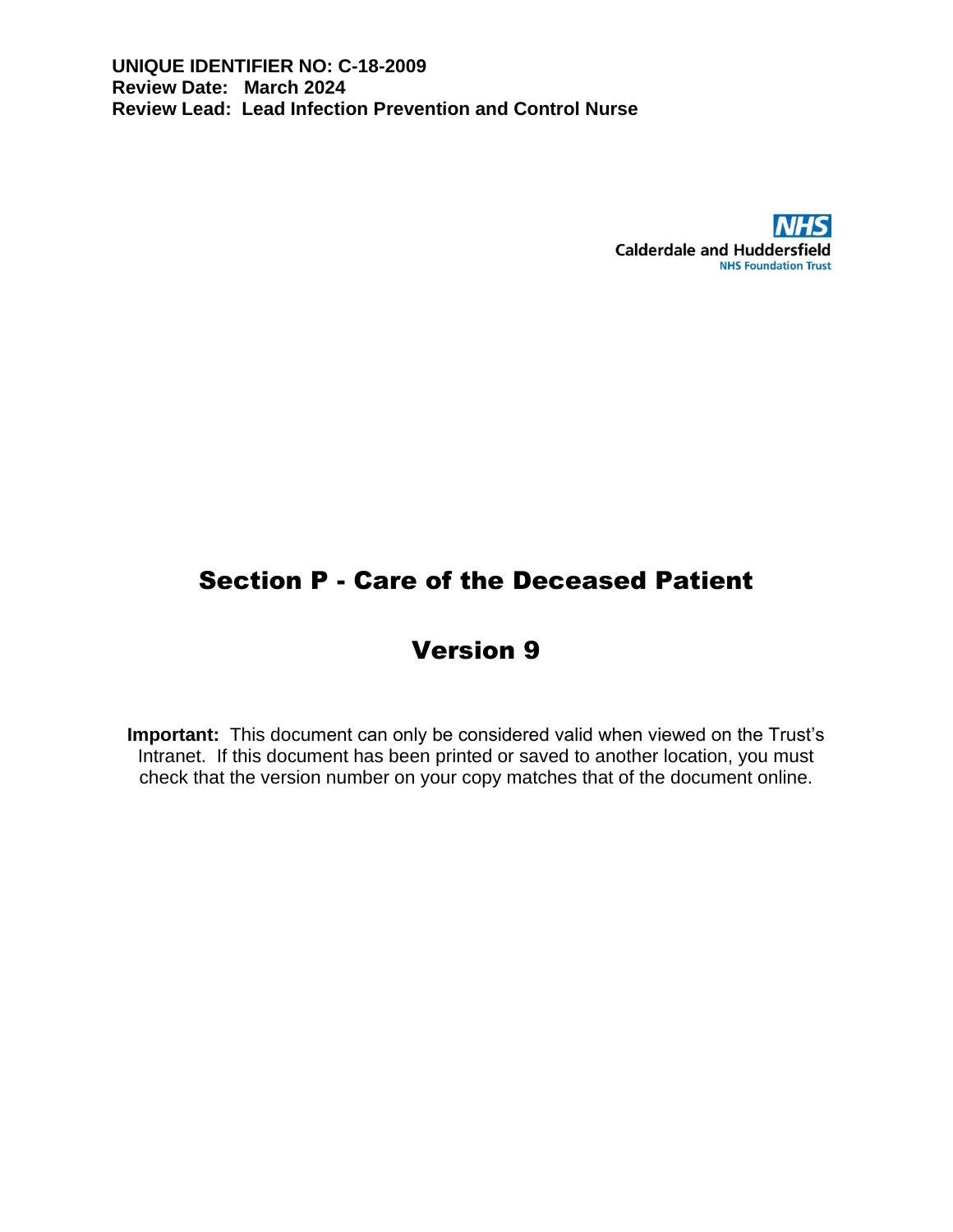| <b>Document Summary</b>                                     |                                                                      |                         |                                                                  |             |  |  |
|-------------------------------------------------------------|----------------------------------------------------------------------|-------------------------|------------------------------------------------------------------|-------------|--|--|
| <b>Unique Identifier Number</b>                             |                                                                      | C-18-2009               |                                                                  |             |  |  |
| <b>Status</b>                                               |                                                                      | <b>Ratified</b>         |                                                                  |             |  |  |
| <b>Version</b>                                              |                                                                      | 9                       |                                                                  |             |  |  |
| <b>Implementation Date</b><br>October 2009                  |                                                                      |                         |                                                                  |             |  |  |
| <b>Current/Last Review</b>                                  |                                                                      |                         | October 2009; July 2010, March 2014, January 2015,               |             |  |  |
| <b>Dates</b>                                                |                                                                      |                         | January 2018, August 2019, March 2021                            |             |  |  |
| <b>Next Formal Review</b>                                   |                                                                      | March 2024              |                                                                  |             |  |  |
| <b>Sponsor</b>                                              |                                                                      | <b>Medical Director</b> |                                                                  |             |  |  |
| <b>Author</b>                                               |                                                                      |                         | Lead Infection Prevention & Control Nurse                        |             |  |  |
| <b>Where available</b>                                      |                                                                      | <b>Trust Intranet</b>   |                                                                  |             |  |  |
| <b>Target audience</b>                                      |                                                                      | <b>All Staff</b>        |                                                                  |             |  |  |
| <b>Ratifying Committee</b>                                  |                                                                      |                         |                                                                  |             |  |  |
| <b>Executive Board</b>                                      |                                                                      |                         |                                                                  | 27 May 2021 |  |  |
| <b>Consultation Committee</b>                               |                                                                      |                         |                                                                  |             |  |  |
| <b>Committee Name</b>                                       |                                                                      |                         | <b>Committee Chair</b>                                           | <b>Date</b> |  |  |
| <b>Infection Prevention and Control</b>                     |                                                                      |                         | Consultant                                                       | April 2021  |  |  |
| Committee                                                   |                                                                      |                         | Microbiologist / Infection                                       |             |  |  |
|                                                             |                                                                      |                         | <b>Prevention &amp; Control</b>                                  |             |  |  |
| Doctor                                                      |                                                                      |                         |                                                                  |             |  |  |
| <b>Other Stakeholders Consulted</b>                         |                                                                      |                         |                                                                  |             |  |  |
|                                                             |                                                                      |                         |                                                                  |             |  |  |
|                                                             |                                                                      |                         | Does this document map to other Regulator requirements?          |             |  |  |
| Regulator standards/numbers etc<br><b>Regulator details</b> |                                                                      |                         |                                                                  |             |  |  |
| The Health Protection (Notification)                        |                                                                      |                         |                                                                  |             |  |  |
| Regulations 2010                                            |                                                                      |                         |                                                                  |             |  |  |
| <b>Health &amp; Safety Executive</b>                        |                                                                      |                         |                                                                  |             |  |  |
| <b>Document Version Control</b>                             |                                                                      |                         |                                                                  |             |  |  |
| Version 9                                                   | This document has been reviewed and the personal care after death    |                         |                                                                  |             |  |  |
|                                                             |                                                                      |                         | form has been updated and the mortuary opening hours have been   |             |  |  |
|                                                             | updated.                                                             |                         |                                                                  |             |  |  |
| Version 8.2                                                 |                                                                      |                         | Amendment to accommodate inclusion of COVID-19, viewing changes  |             |  |  |
|                                                             |                                                                      |                         | and mortuary open times/out of hours.                            |             |  |  |
| Version 8.1                                                 | Amendment only to accommodate changes to the removal of invasive     |                         |                                                                  |             |  |  |
|                                                             | devices in support of coroner's office and containment of body fluid |                         |                                                                  |             |  |  |
| Version 8                                                   | This document has been reviewed and now includes arrangements for    |                         |                                                                  |             |  |  |
|                                                             | viewing a deceased patient by family/friends or releasing the        |                         |                                                                  |             |  |  |
|                                                             |                                                                      |                         | deceased patient - Appendix 7. Key points have also been added.  |             |  |  |
| Version 7                                                   |                                                                      |                         | The document has been reviewed and the location of the infection |             |  |  |
|                                                             | control emergency cupboard at CRH has been updated and the key       |                         |                                                                  |             |  |  |
|                                                             | for the emergency cupboard is held by the site commander (out of     |                         |                                                                  |             |  |  |
|                                                             | hours). The infection risk sticker has also been added.              |                         |                                                                  |             |  |  |
| Version 6                                                   | The document has been updated to include personal care after death   |                         |                                                                  |             |  |  |
|                                                             | check list - Appendix 3.                                             |                         |                                                                  |             |  |  |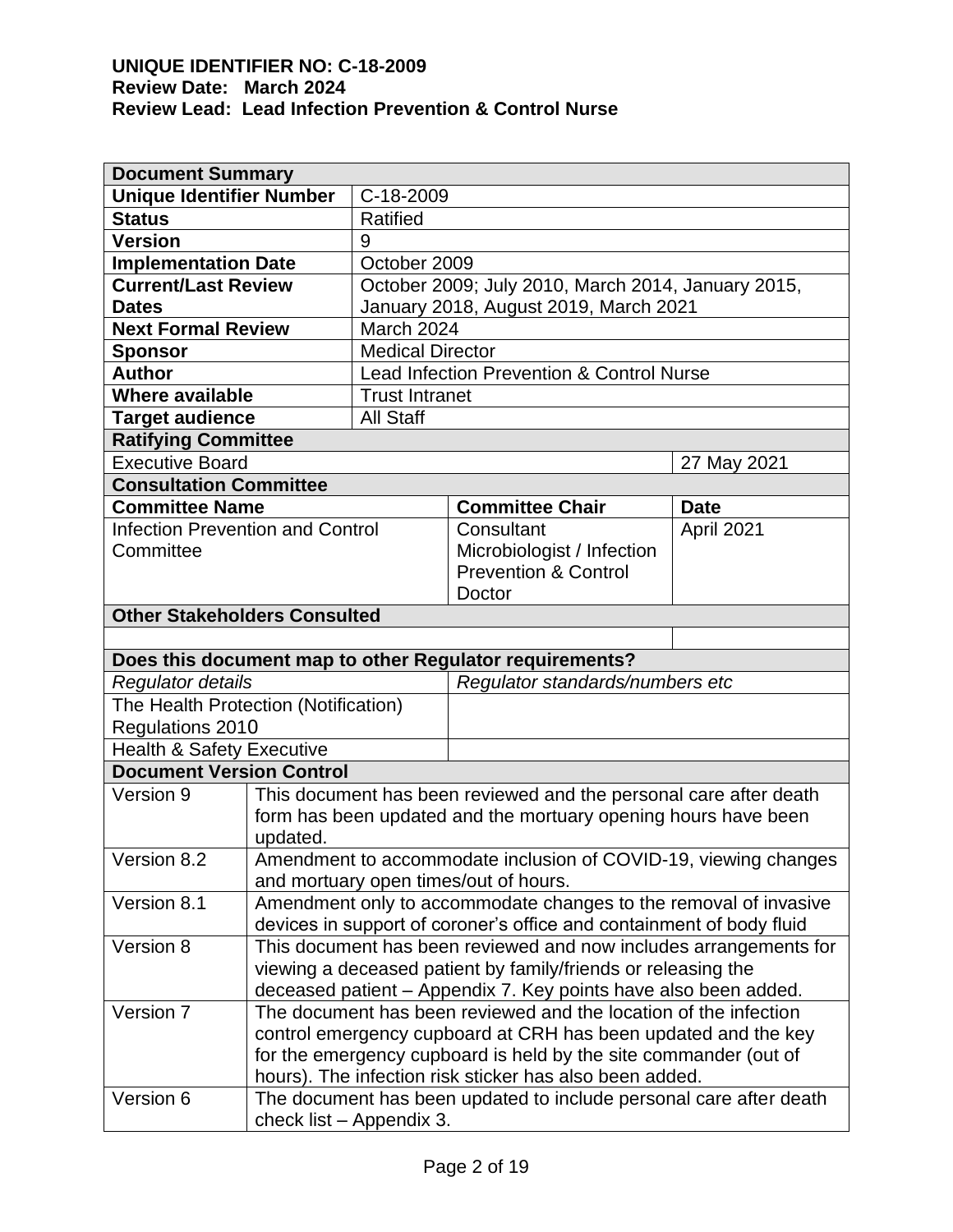# **Contents**

| <b>Section</b> |                               | Page |
|----------------|-------------------------------|------|
|                | <b>Document Summary Table</b> |      |

|     | <b>Document Summary Table</b>                    | $\overline{2}$ |
|-----|--------------------------------------------------|----------------|
|     | Contents                                         | 3              |
| 1.  | Introduction                                     | 4              |
|     | 1.1 Key points                                   | 4              |
| 2.  | Purpose                                          | 4              |
| 3.  | <b>Definitions</b>                               | 4              |
| 4.  | <b>Duties</b>                                    | 4              |
| 5.  | Notifiable & Other Diseases                      | 5              |
|     | 5.1 Pandemic Flu                                 | 5              |
|     | 5.2 COVID-19                                     | 5              |
| 6.  | Personal Cares After Death / Hygiene Preparation | 5              |
|     | 6.1 Containing Patient Fluids                    | 6              |
|     | 6.2 Invasive Devices                             | 6              |
|     | 6.3 Jewellery                                    | 6              |
|     | 6.4 Clothing                                     | 6              |
|     | 6.5 Cadaver Patient Bags                         | 7              |
|     | 6.6 Death Notice                                 | 8              |
|     | 6.7 Infection Risk Notification                  | 8              |
| 7.  | Restriction of Viewing a Cadaver                 | 8              |
| 8.  | <b>Advice Sheet for the Undertaker</b>           | 8              |
| 9.  | <b>Trust Equalities Statement</b>                | 9              |
| 10. | Training and Implementation                      | 9              |
| 11. | Monitoring Compliance with this Policy           | 9              |
| 12. | <b>Associated Documents</b>                      | 9              |
| 13. | References                                       | 9              |

# **Appendices**

| $\mathbf 1$    | List of Notifiable diseases                                                                   | 11      |
|----------------|-----------------------------------------------------------------------------------------------|---------|
| 2              | Handling of key Infections & use of patient bags                                              | $12 \,$ |
| 3              | <b>Personal Cares after Death Checklist</b>                                                   | 14      |
| $\overline{4}$ | Death Notice                                                                                  | 16      |
| 5              | Guidance form for funeral workers, cemetery and crematorium staff<br>on handling the deceased | 17      |
| 6              | <b>Infection Risk Sticker</b>                                                                 | 18      |
|                | Arrangements for viewing                                                                      | 19      |
|                |                                                                                               |         |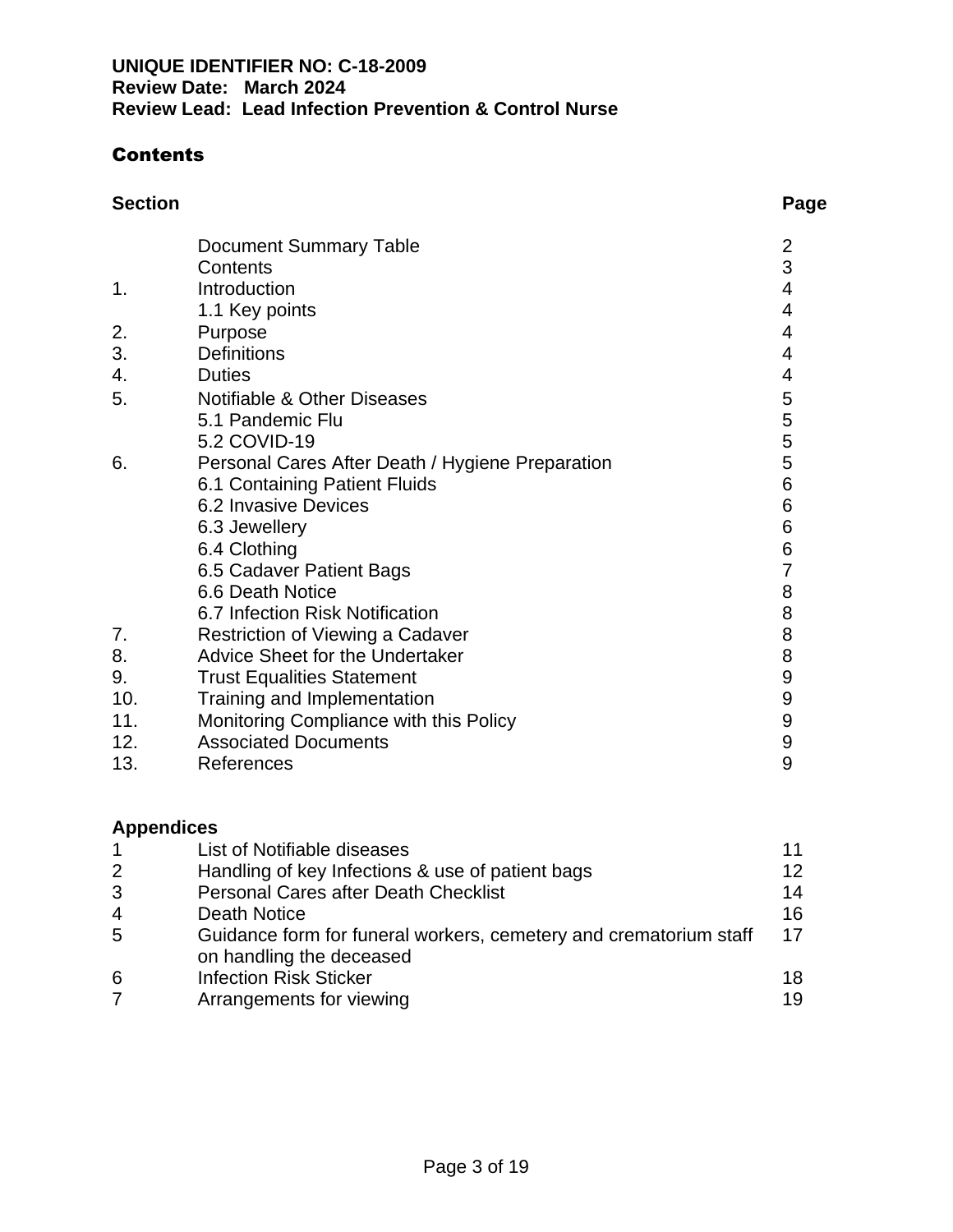### **1.** Introduction

During the course of their daily work healthcare workers may come into contact with recently deceased patients. Although many will not pose an immediate infection control risk, there are some deceased patients that may pose a potential infection risk to healthcare workers, when handling and providing personal care after death. Advice is now provided within this policy regarding deceased COVID-19 patients.

#### **1.1 Key Points**

- Risk of infection after death remains, strict contact/respiratory precautions remain in place when handling and providing personal care after death
- Infection risk stickers are required to protect mortuary staff
- Some infections require specialized handling; this can be found in Appendix 2

#### 2. Purpose

All deceased persons should be regarded as potentially infectious and use of Personnel Protective Equipment (PPE) and Trust Standard Precautions policy must be adhered to when performing personal care after death or handling the deceased patient (cadaver). See Trust Standard Precautions Policy Section 6.

It is the duty of the staff to ensure the deceased patient is handled in a safe, dignified and appropriate manner.

#### 3. Definitions

 PPE- Personnel Protective Equipment Cadaver – Deceased patient HPU – Health Protection Unit of Public Health England CCDC - Consultant in Communicable Disease Control

#### 4. Duties

The Chief Executive is responsible for ensuring that there are effective infection control arrangements in the Trust.

The Infection Prevention and Control Committee is responsible for ensuring appropriate policies and procedures are in place.

Managers are responsible for ensuring that this policy is implemented and adhered to in their areas.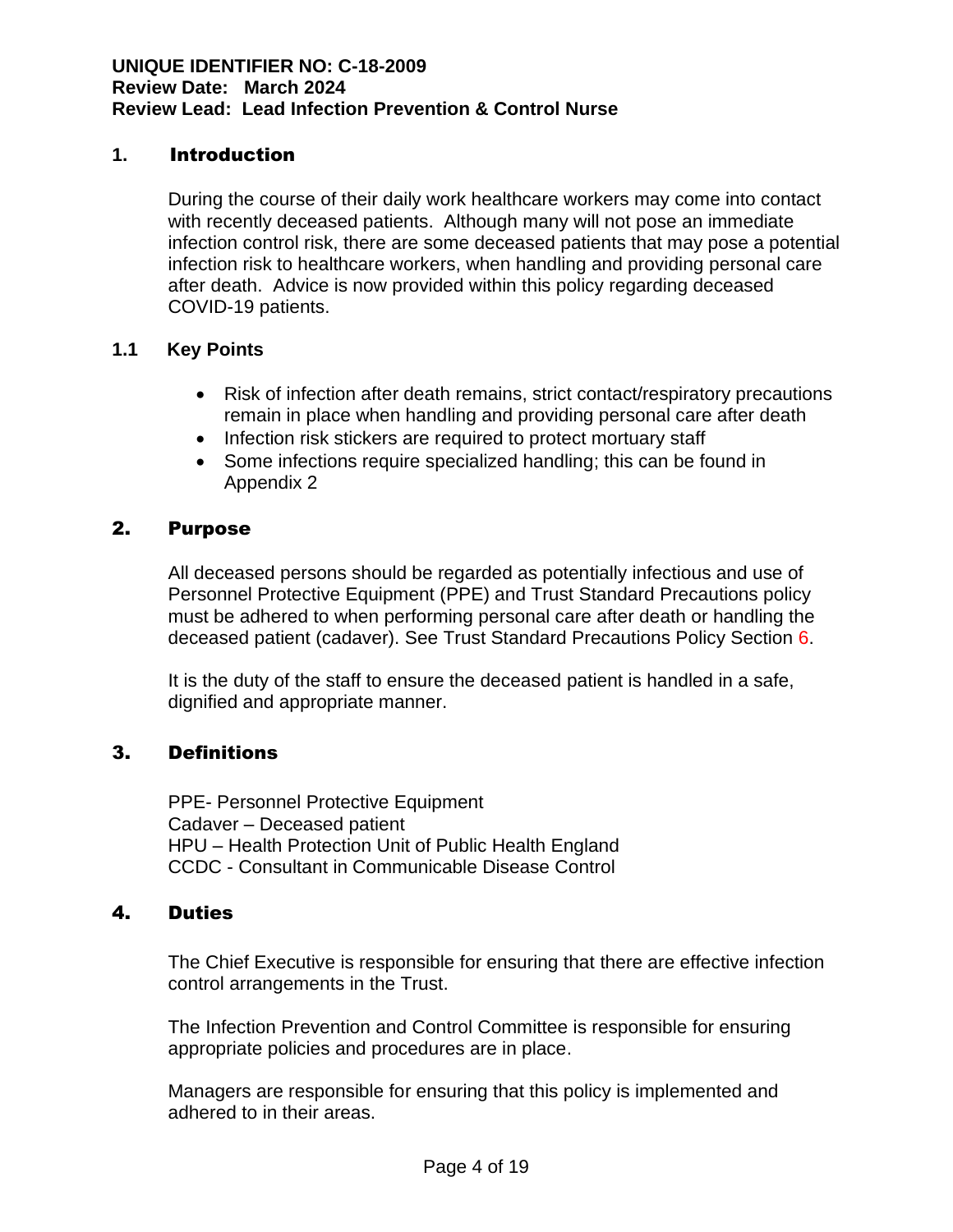All staff are responsible for ensuring they comply with this policy.

#### 5. Notifiable and other diseases

Certain Notifiable diseases in the United Kingdom are required by statutory duty to be notified to the Local Authority Proper Officer of the Health Protection Unit by the medical team.

 These include cholera, plague, relapsing fever, smallpox and typhus) and food poisoning under the Public Health Control Diseases Act 1984, amended 1988, and Health Protection (Notification) Regulations 2010. Notification is to enable action to be taken to control outbreaks, monitor the effectiveness of immunization programmes or facilitate epidemiological investigations (Appendix1).

 Instructions on containing the risks of infection from human remains is given in Appendix 2.

#### **5.1 Pandemic Flu**

Standard Precautions must be used whilst giving personal cares after death.

#### **5.2 COVID–19 is the infectious disease caused by the most recently discovered coronavirus, which has not been previously identified in humans.**

- There is no requirement to use a body bag for a ?COVID-19 patient or a confirmed COVID-19 patient
- Wear standard respiratory PPE when carrying out last offices (surgical mask, visor/goggles, apron, and gloves)
- Leave all lines, drains and tubes insitu
- Mortuary staff and funeral directors must be advised of the biohazard risk. Prior to transfer, ward staff must phone mortuary to notify them
- Viewing is NOT permitted. If families enquire about viewing mortuary staff will refer them to the appointed funeral directors
- Formal notification is not required; this is an automatic process via the laboratory

# 6. Personal Cares After Death / Hygiene Preparation

Personal care after death needs to be carried out within **2-4 hours** of the person dying (Appendix 3).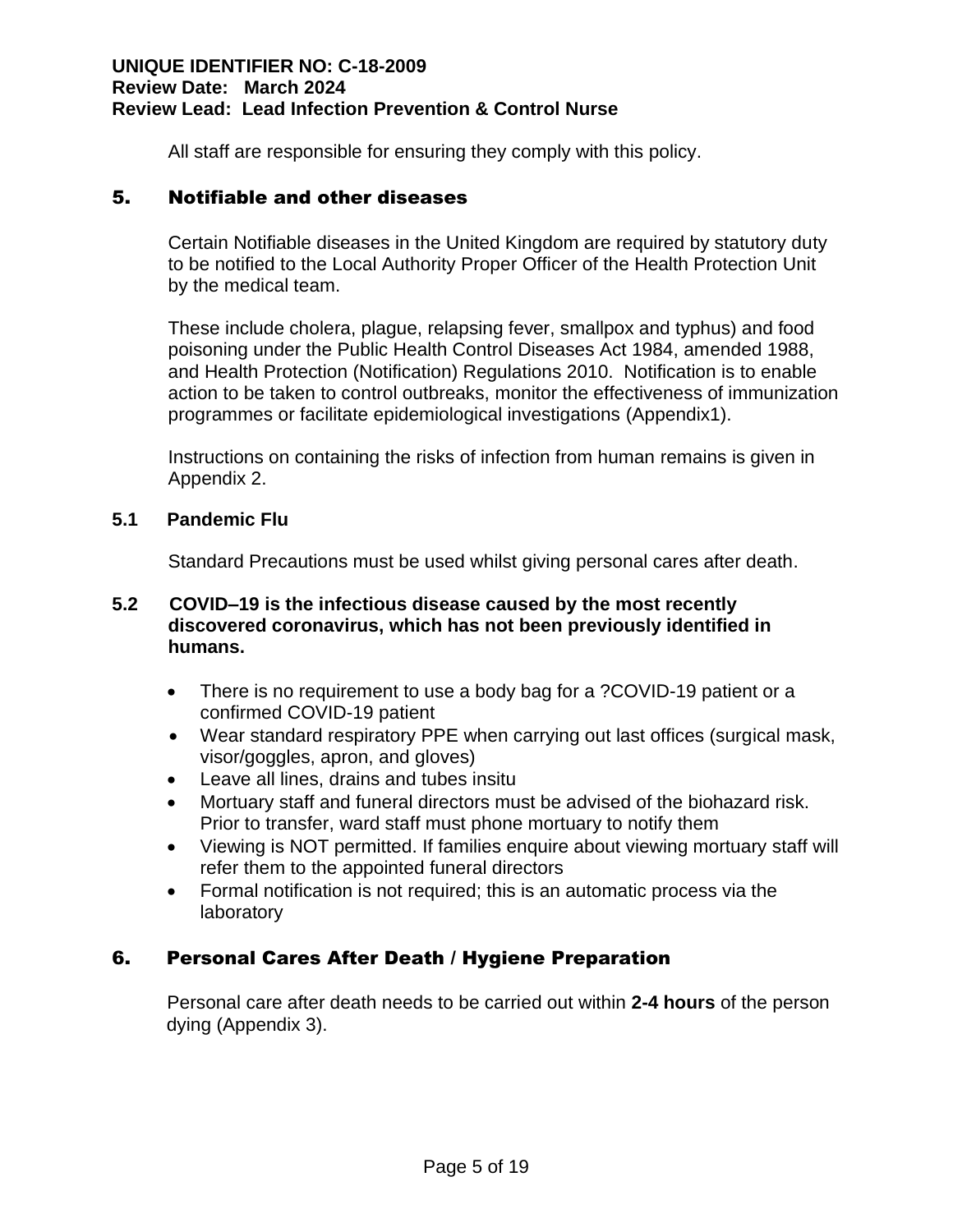#### **6.1 Containing patient fluids**

- To contain patient fluids **all** wounds, skin breaks and puncture sites must be **covered with an occlusive dressing** e.g. **tegaderm. Extra padding with dressings may be placed under the occlusive dressing**
- No orifice packing. Pad and pants can be used
- Where non-containable leakage may occur e.g. gross oedema is present, use incontinence sheets to place under the patient in the cadaver bag
- A mortuary sheet should not be used for a cadaver when a mortuary bag is used
- The deceased patient **MUST** be dressed if using a cadaver bag. Not to be placed in naked

#### **6.2 Invasive devices**

- **Indwelling devices must NOT be removed** by ward staff. This will prevent leakage from the site and ensure they are present in the event of a referral to the Coroner
- Devices will be removed by the Mortuary Staff. CVP lines, PEG tubes, urinary catheters, drains etc.

#### **6.3 Jewellery**

- With a second member of staff as witness, remove all loose jewellery from the patient and secure with tape any rings to remain with the patient
- Any jewellery left on the deceased must be documented on the death notice
- Avoid using the name of the precious metal or stones when describing jewellery to prevent confusion. Instead use terms such as yellow metal or red stone

Ensure personal care after DEATH CHECKLIST is comprehensively completed and sent to the mortuary with the deceased patient. To be printed double sided from the documentation repository.

#### **6.4 Clothing**

**Shrouds should be used** - however patient's own clothing of nightwear may be used if this is the patient's/relative's preference.

• In extreme circumstances theatre gowns/nightwear can be used e.g shrouds not available

#### **Shrouds**

These are ordered at ward level. Place the amount required on the top–up system of ordering, if used. Otherwise, order as normal (Appendix 5).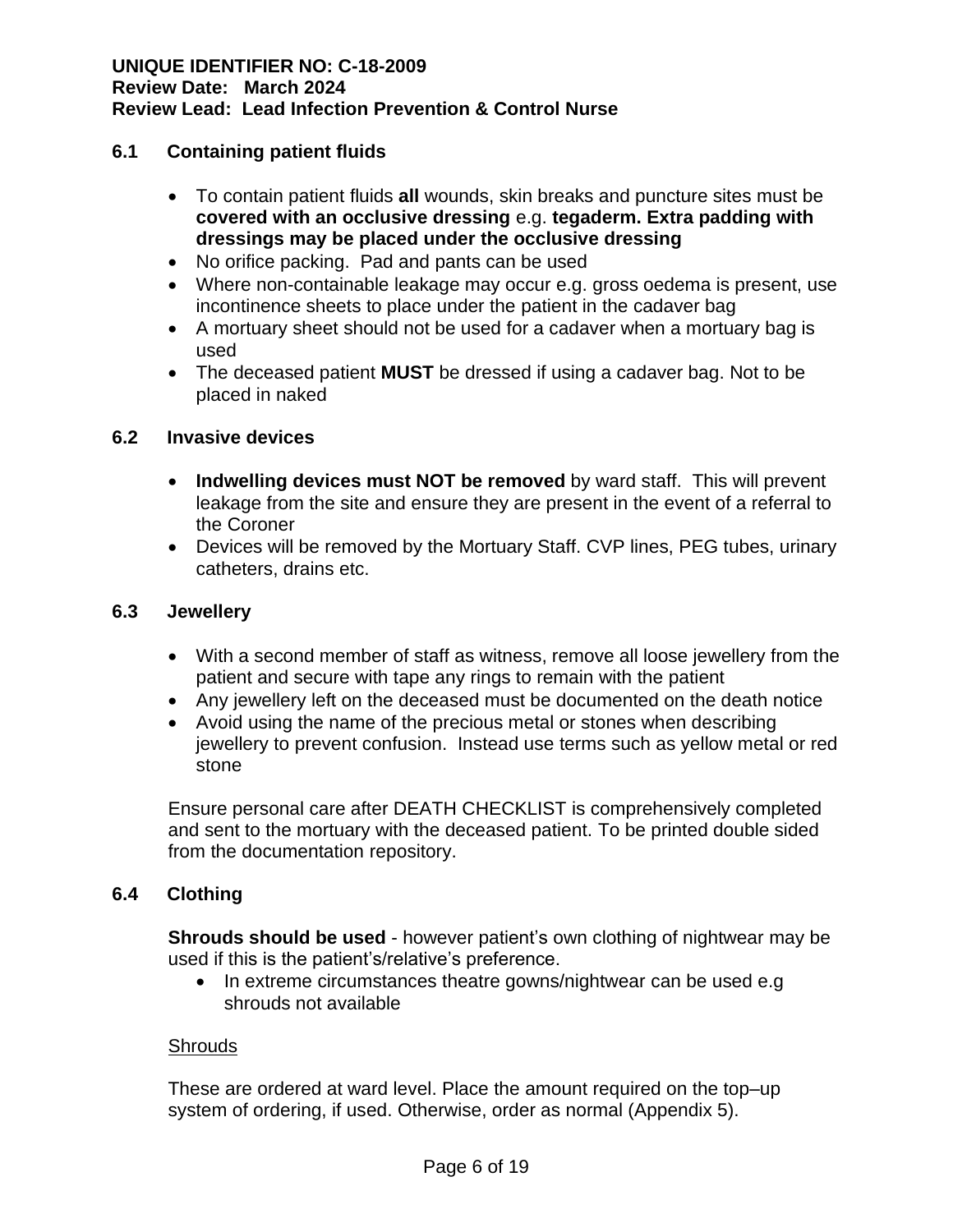#### Mortuary Sheets

Wards are supplied with sheets with a RED corner by the Linen Department, x1 mortuary sheet per ward. If further supplies are required, contact the Linen Department.

#### **6.5 Cadaver patient bags**

#### Which deceased patient requires one?

The deceased who is:

- known to have, or suspected to be infected with, a blood borne virus
- known to have, or suspected to be infected with, SARS, plague, rabies, smallpox, viral hemorrhagic fever, yellow fever, acute poliomyelitis, brucellosis, invasive Group A Streptococcal infection, typhus, transmissible spongiform encephalopathy e.g. Creutzfeldt-Jakob disease and tuberculosis (TB). Appendix 2

#### **Cadaver bags should also be used in situations where a patient is leaking patient fluids that cannot be contained by dressings**.

- The death notice with the deceased identity and Infection Control notification must be attached so that it is clearly readable through a cadaver bag pocket on the front of the bag
- Cadaver bags are ordered at ward level. Place the amount required on the top–up system of ordering if used. Otherwise, order as normal, codes and prices below are in Appendix 5

#### **Please note**

**The presence of confirmed MRSA and/or** *Clostridium Difficile* **infection in itself does not require the routine use of a cadaver (patient) bag; therefore standard precautions should be used unless there is a risk of faecal soiling from the cadaver.**

#### **Inappropriate use of cadaver bags may cause unnecessary upset to grieving relatives/friends as they may be unable to view their loved ones.**

A small supply of cadaver bags for infant, child and extra large sizes are stored in the Infection Control cupboards which are located as detailed below:

#### **HRI**

**Infection Control cupboard (outside Pathology**). Key is held by the Infection Prevention & Control Nurses (office hours) and Security Staff on the Front Desk/Reception (out of hours).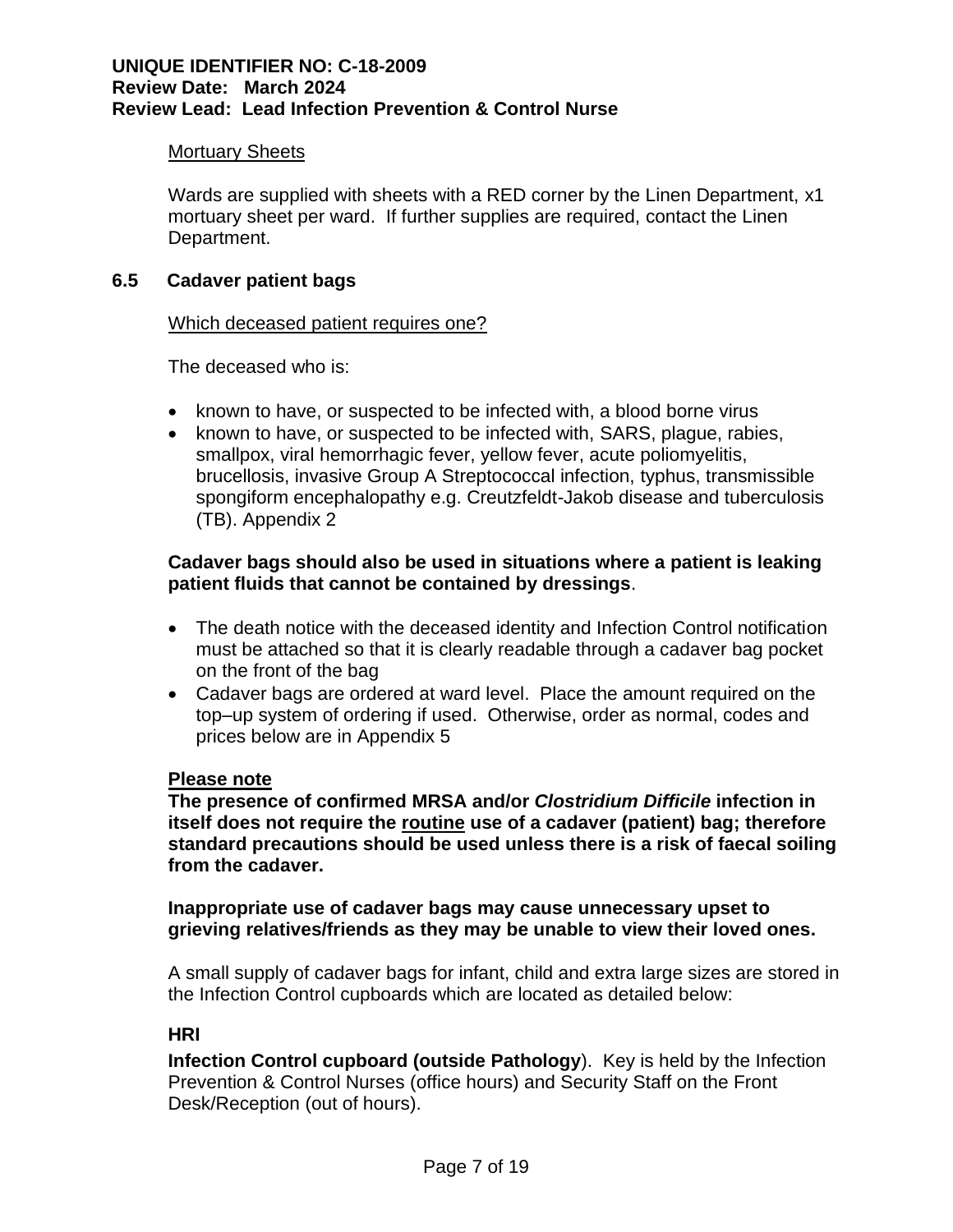# **CRH**

**Infection Control cupboard (outside old ward 10).** Key is held by the Infection Prevention & Control Nurses (office hours) and the Site commander (out of hours).

#### **6.6 Death Notice**

- Complete in full the death notice, in particular the diagnosis, any invasive devices e.g. internal cardiac pacemaker and any Infection Risk present
- Ensure carbon copies are easily readable to assist the Mortuary staff (Appendix 4)

#### **6.7 Infection Risk Notification**

Mortality data is important in the surveillance of infectious diseases, as well as monitoring the effectiveness of immunization and other prevention programmes. If the patient's death involved a notifiable disease, the medical team should inform the local Health Protection Unit (HPU) about the case. If they are not sure whether a case is notifiable, or what investigations are needed, contact the local HPU or Consultant in Communicable Disease Control (CCDC).

If a patient is known to have an infection, an infection risk 'sticker' should be used (Appendix 6).

An Infection risk sticker should be attached on the Death Notice and also on both wrist and ankle identification bracelets. If a cadaver bag is used, the death notice with sticker must be placed in the pocket on the front of the bag.

# 7. Restriction of viewing a cadaver

This is dependent on the type of infection, the restriction occurs in very few cases.

In most situations, if the relatives/loved ones of the deceased wish to view the deceased the cadaver (patient) bag may be opened for the viewing **(**Appendix 2).

#### 8. Advice sheet for the Undertaker

- All personnel who will handle the deceased patient outside the hospital must be informed if the patient has, or is suspected to have, an infection that is listed as The Health & Safety Guidance 2005 and given an advice sheet
- The advice sheet is in the Appendix of this policy and should be photocopied and completed by the mortuary staff and given to funeral workers, cemetery and crematorium staff when the deceased patient leaves the hospital. Appendix 5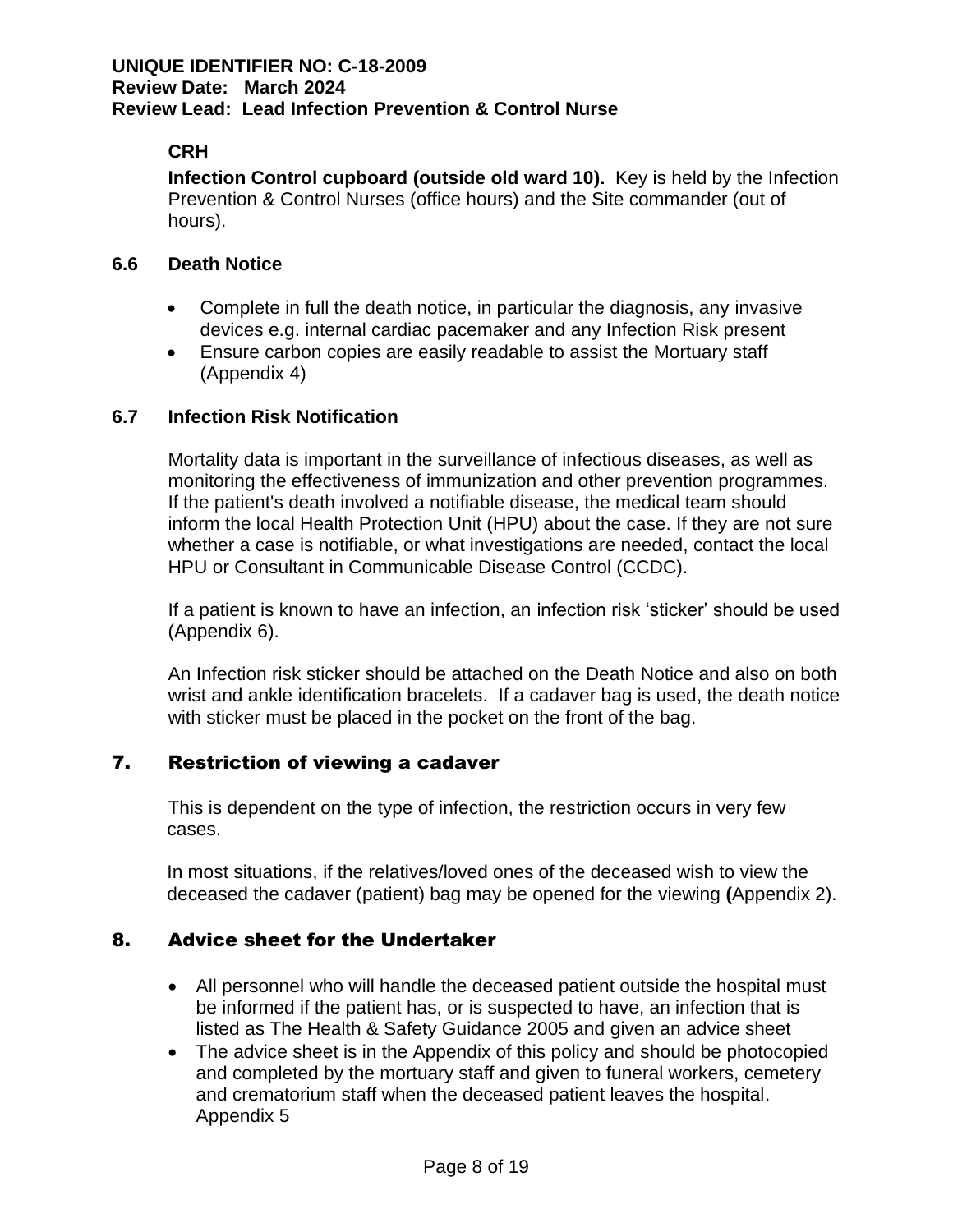#### 9. Trust Equalities Statement

Calderdale and Huddersfield Foundation Trust aims to eliminate discrimination, harassment and victimisation and advance equality of opportunity through fostering good relationships, promoting inclusivity and embedding the "One Culture of Care" approach throughout the organisation. Stakeholder engagement is vital to analyse the equalities impact of this policy and ensure where there are any negative impacts, mitigation has been discussed and acted on.

# 10. Training and Implementation

Training will be carried out to all Trust staff by the Infection Prevention and Control Team through Induction and risk management as well as targeted training sessions to key personnel/areas. This includes link infection prevention and control practitioners in departments and wards across the trust who will then cascade the information to appropriate colleagues within their area/departments.

#### 11. Monitoring Compliance with this Procedural Document

 Compliance with the policy will be monitored through clinical audit as an ongoing process.

#### 12. Associated Documents/Further Reading

Calderdale and Huddersfield NHS Foundation Trust **Infection Prevention and Control Standard Precautions Policy, Section 6.**

#### **COVID – 19 Standard Operating Procedure. Found on Calderdale and Huddersfield NHS Foundation Trust, staff internet page and Infection Prevention and Control internet page.**

Andrea Vickerman, Palliative Care Team, Training Lead for End of Life Care, Calderdale and Huddersfield NHS Foundation Trust: **Personal Cares after Death Protocol** (Updated July 2015).

#### 13. References

Healing, Hoffman and Young (1995) **The Infection Hazards of Human Cadavers.** Communicable Disease Report, vol. 5, review number 5.

Bakhshi B (2001) **Code of practice for funeral workers: managing infection risk and patient bagging.** Communicable Disease and Public Health, vol. 2, p283-287.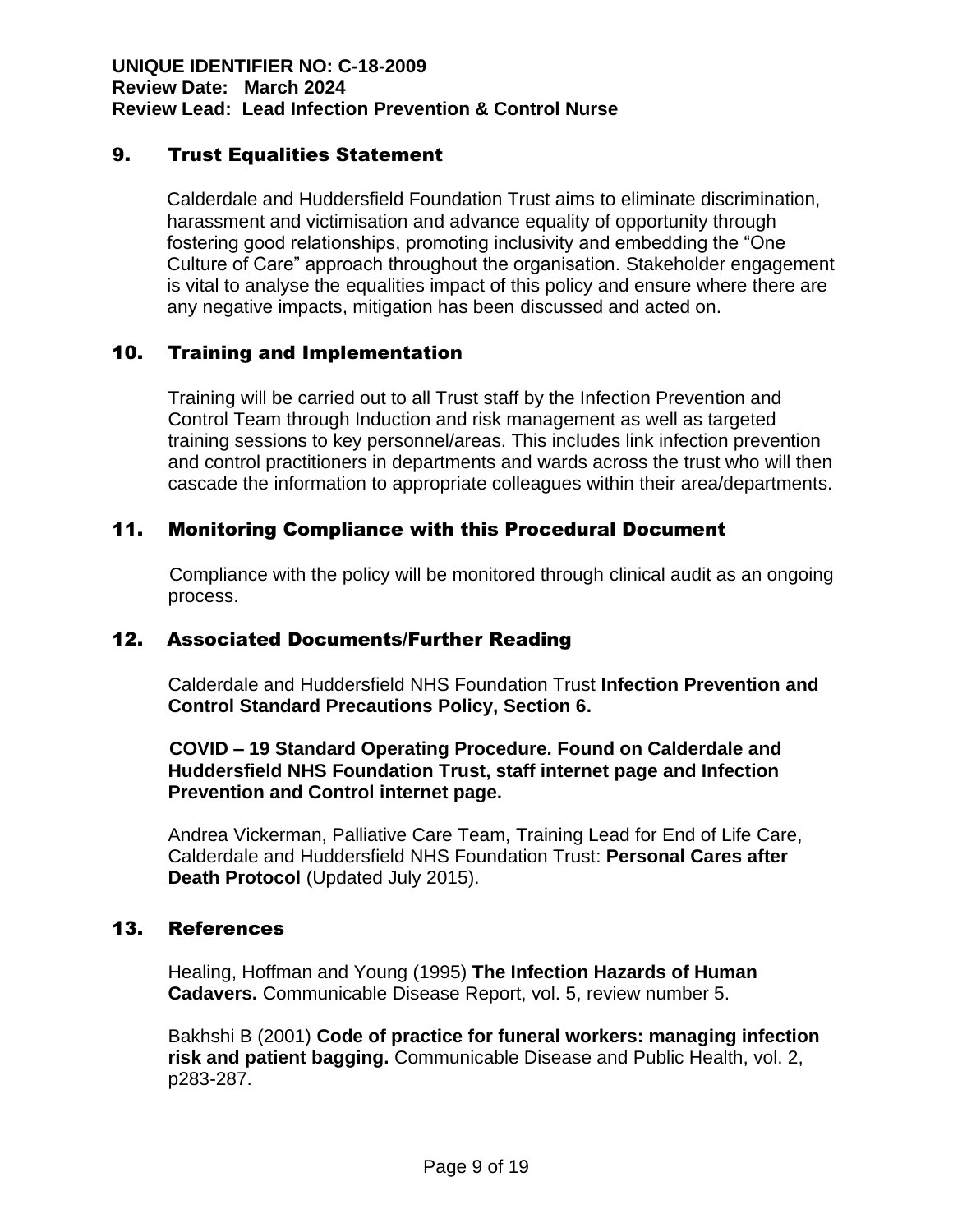World Health Organisation (June 2009) Interim Guidance, **Infection Prevention and Control in Healthcare for confirmed or suspected cases of pandemic (H1N1) 2009 and Influenza type illnesses.**

Lisa Dougherty, Sara Lister (2015)8th edition **The Royal Marsden Hospital Manual of Clinical Nursing Procedures,** p448.

Health & Safety Executive (June 2005) **Controlling the risks of infection at work from human remains,** p17.

DH (2009), **Clostridium Difficle how to deal with the problem**, p 71.

The Office for National Statistics' Death Certification Advisory Group, (April 2005) **Guidance for doctors certifying cause of death.**

Yeovil District Hospital NHS Foundation Trust (June 2008) **Infection Control Policy for the care of the deceased.**

DH (2015), **Health and Social Care Act (2008): Code of Practice for Health & Social care on the Prevention & Control of Infection related Guidance.**

DH (2010), **The Health Protection (Notification) Regulation 2010.**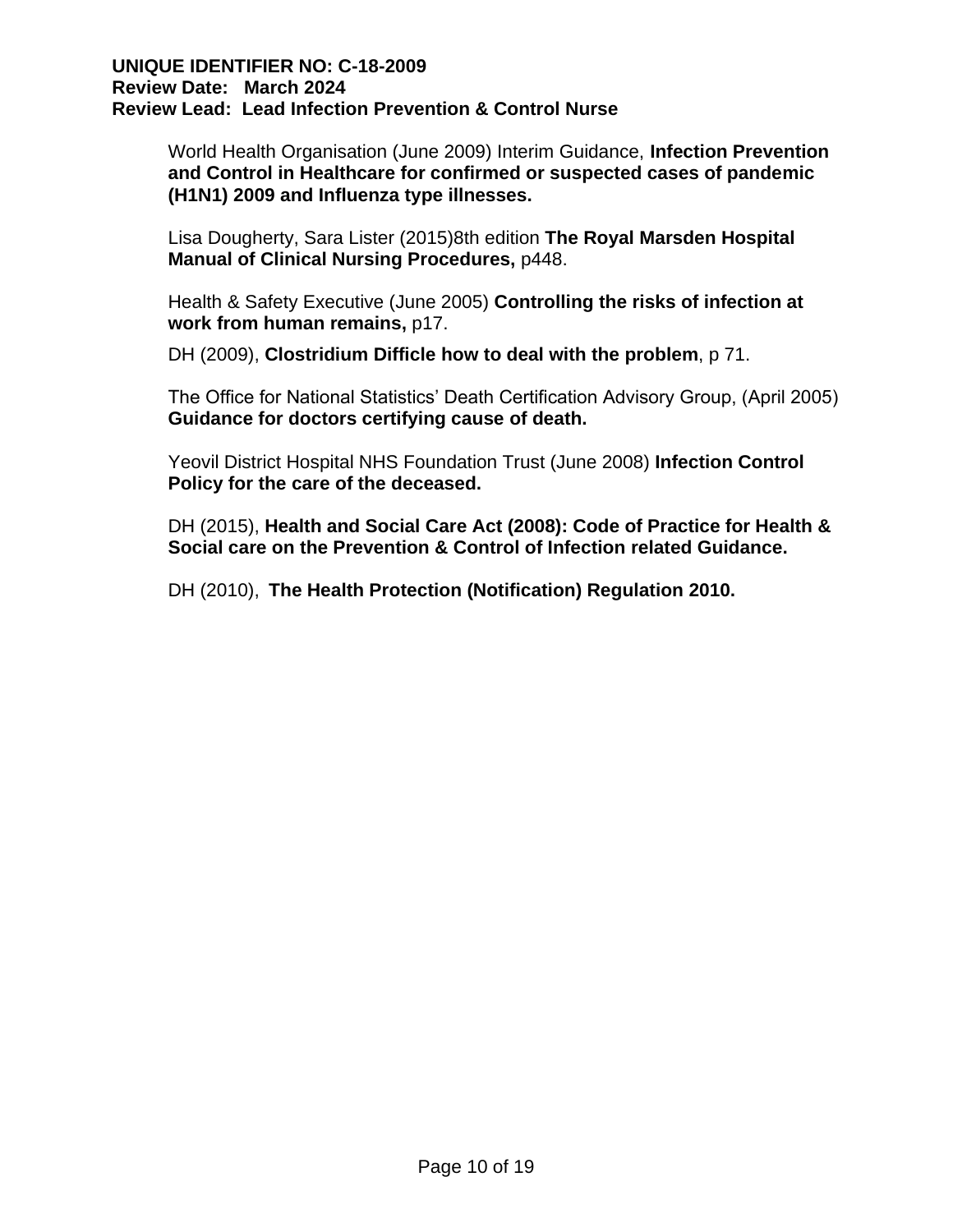# **List of notifiable diseases**

Diseases notifiable (to Local Authority Proper Officers) under the Health Protection (Notification) Regulations 2010:

- Acute encephalitis
- Acute meningitis
- Acute poliomyelitis
- Acute infectious hepatitis
- Anthrax
- Botulism
- Brucellosis
- Cholera
- COVID-19
- Diphtheria
- Enteric fever (typhoid or paratyphoid fever)
- Food poisoning
- Haemolytic uraemic syndrome (HUS)
- Infectious bloody diarrhoea
- Invasive group A streptococcal disease and scarlet fever
- Legionnaires' Disease
- Leprosy
- Malaria
- Measles
- Meningococcal septicaemia
- Mumps
- Plague
- Rabies
- Rubella
- SARS
- Smallpox
- Tetanus
- Tuberculosis
- Typhus
- Viral haemorrhagic fever (VHF)
- Whooping cough
- Yellow fever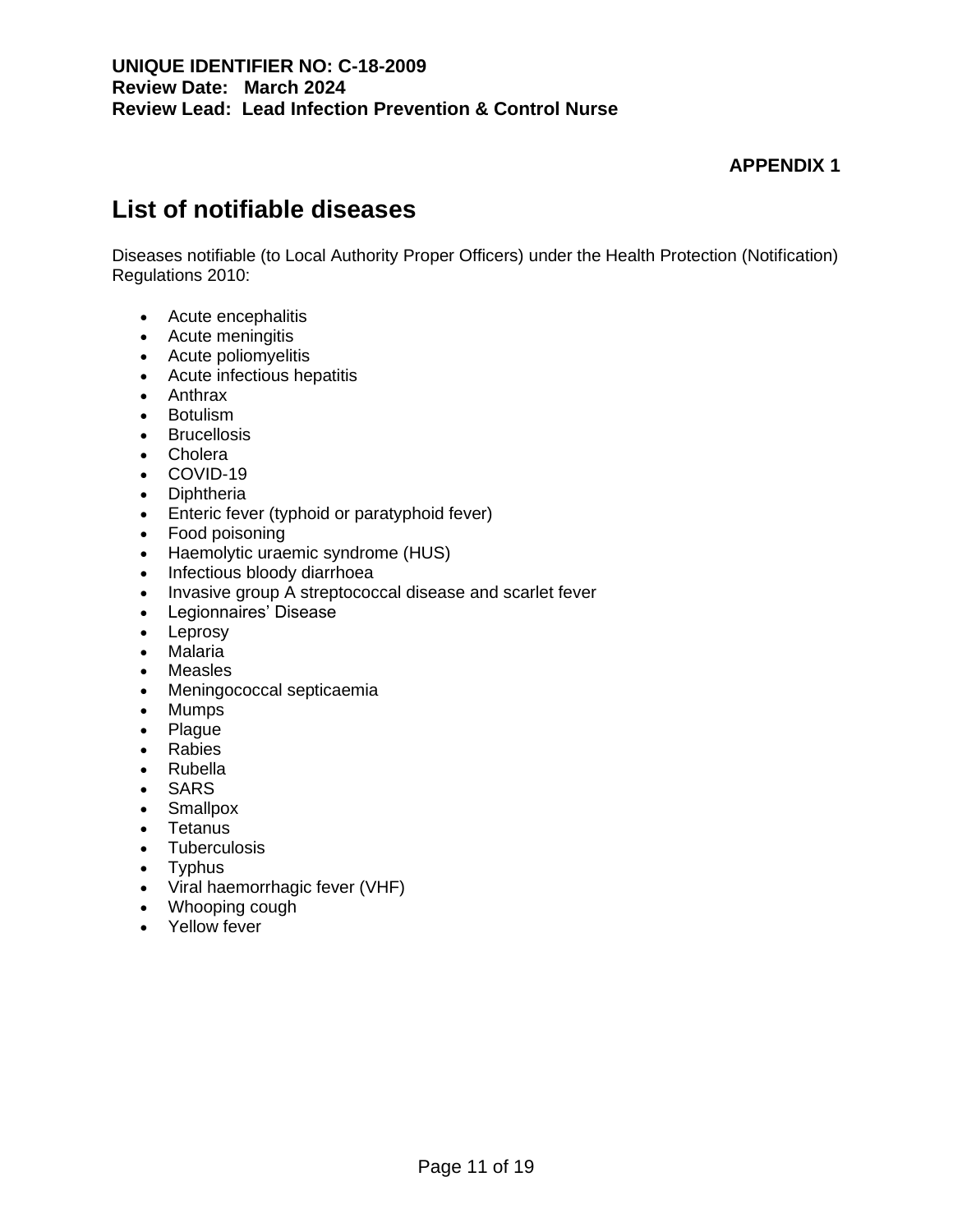# Handling of Key Infections and use of patient bags

Health & Safety Executive Guidance 2005 – Controlling the risks of infection from human remains

| Infection                                                      | Causative<br>Agent                                                                                                                                                                                                                                                                                  | Is a cadaver<br>bag<br>necessary? | Can the<br>patient be<br>viewed? | Can hygienic<br>preparation be<br>carried out? | Can<br>embalming be<br>carried out? |
|----------------------------------------------------------------|-----------------------------------------------------------------------------------------------------------------------------------------------------------------------------------------------------------------------------------------------------------------------------------------------------|-----------------------------------|----------------------------------|------------------------------------------------|-------------------------------------|
| contaminated objects                                           | Intestinal infections: Transmitted by hand-to-mouth contact with faecal material or faecally                                                                                                                                                                                                        |                                   |                                  |                                                |                                     |
| <b>Dysentery</b><br>(bacillary)                                | Bacterium -<br>Shigella<br>dysenteriae                                                                                                                                                                                                                                                              | Advised                           | Yes                              | Yes                                            | Yes                                 |
| <b>Hepatitis A</b>                                             | Hepatitis A virus                                                                                                                                                                                                                                                                                   | <b>No</b>                         | Yes                              | Yes                                            | Yes                                 |
| Typhoid/<br>Paratyphoid fever                                  | Bacterium-<br>Salmonella<br>typhi/paratyphi                                                                                                                                                                                                                                                         | Advised                           | Yes                              | Yes                                            | Yes                                 |
|                                                                | Blood-borne infections: Transmitted by contact with blood (and other patient fluids which may be<br>contaminated with blood) via a skin-penetrating injury or via broken skin. Through splashes of blood (and<br>other patient fluids which may be contaminated with blood) to eyes, nose and mouth |                                   |                                  |                                                |                                     |
| <b>HIV</b>                                                     | <b>Human</b><br>immunodeficiency<br>virus                                                                                                                                                                                                                                                           | <b>Yes</b>                        | Yes                              | Yes                                            | N <sub>o</sub>                      |
| Hepatitis B and C<br>Hepatitis B and C                         | Viruses                                                                                                                                                                                                                                                                                             | Yes                               | Yes                              | Yes                                            | <b>No</b>                           |
|                                                                | Respiratory infections: Transmitted by breathing in infectious respiratory discharges                                                                                                                                                                                                               |                                   |                                  |                                                |                                     |
| <b>Tuberculosis</b>                                            | Bacterium -<br>Mycobacterium<br>tuberculosis                                                                                                                                                                                                                                                        | Advised                           | Yes                              | Yes                                            | Yes                                 |
| Meningococcal<br>meningitis (with<br>or without<br>septicemia) | Bacterium-<br>Neisseria<br>meningitidis                                                                                                                                                                                                                                                             | <b>No</b>                         | Yes                              | Yes                                            | Yes                                 |
| Non-<br>meningococcal<br>meningitis                            | Various bacteria<br>including<br>Haemophilus<br>influenzae and<br>also viruses                                                                                                                                                                                                                      | <b>No</b>                         | Yes                              | Yes                                            | Yes                                 |
| Diphtheria                                                     | Bacterium-<br>Corynebacterium<br>diphtheriae                                                                                                                                                                                                                                                        | Advised                           | Yes                              | Yes                                            | Yes                                 |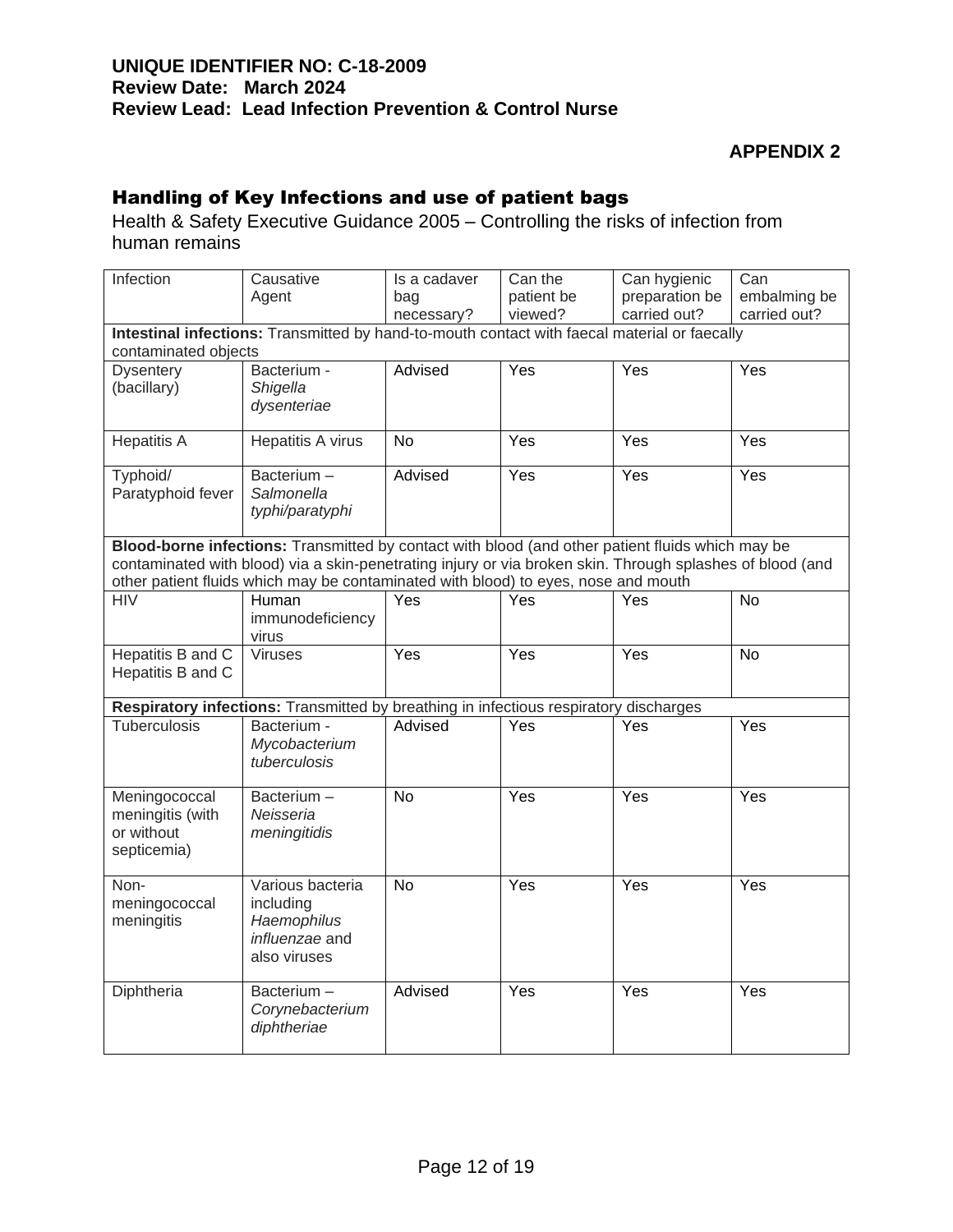| Contact: Transmitted by direct skin contact or contact with contaminated objects                                                                                                                               |                                                                    |           |           |                  |                                |
|----------------------------------------------------------------------------------------------------------------------------------------------------------------------------------------------------------------|--------------------------------------------------------------------|-----------|-----------|------------------|--------------------------------|
| Invasive<br>Streptococcal<br>infection                                                                                                                                                                         | Bacterium-<br>Streptococcus<br>pyogenes<br>(Group A)               | Yes       | Yes       | No               | No                             |
| <b>MRSA</b>                                                                                                                                                                                                    | Bacterium-<br>methicillin<br>resistant<br>Staphylococcus<br>aureus | <b>No</b> | Yes       | $\overline{Yes}$ | Yes                            |
| <b>Other infections</b>                                                                                                                                                                                        |                                                                    |           |           |                  |                                |
| Viral<br>haemorrhagic<br>Various viruses,<br>fevers<br>(transmitted eg<br>Lassa fever<br>by contact with<br>blood)                                                                                             | Ebola virus                                                        | Yes       | <b>No</b> | <b>No</b>        | <b>No</b>                      |
| Transmissible<br>Spongiform<br>encephalopathies<br>(transmitted by<br>puncture<br>wounds,<br>'sharps' injuries<br><b>or</b><br>contamination of<br>broken skin, by<br>splashing of<br>the mucous<br>membranes) | Various prions,<br>eg Creutzfeld<br>Jacob disease/<br>variant CJD  | Yes       | Yes       | Yes              | No                             |
| <b>Typhus</b>                                                                                                                                                                                                  | Bacteria-<br>Rickettia (tick<br>bourne<br>disease)                 | Yes       | <b>No</b> | <b>No</b>        | <b>No</b>                      |
| $COVID-19$<br>Confirmed case/<br>Query case                                                                                                                                                                    | Virus                                                              | <b>No</b> | Yes       | Yes              | <b>Embalmers</b><br>discretion |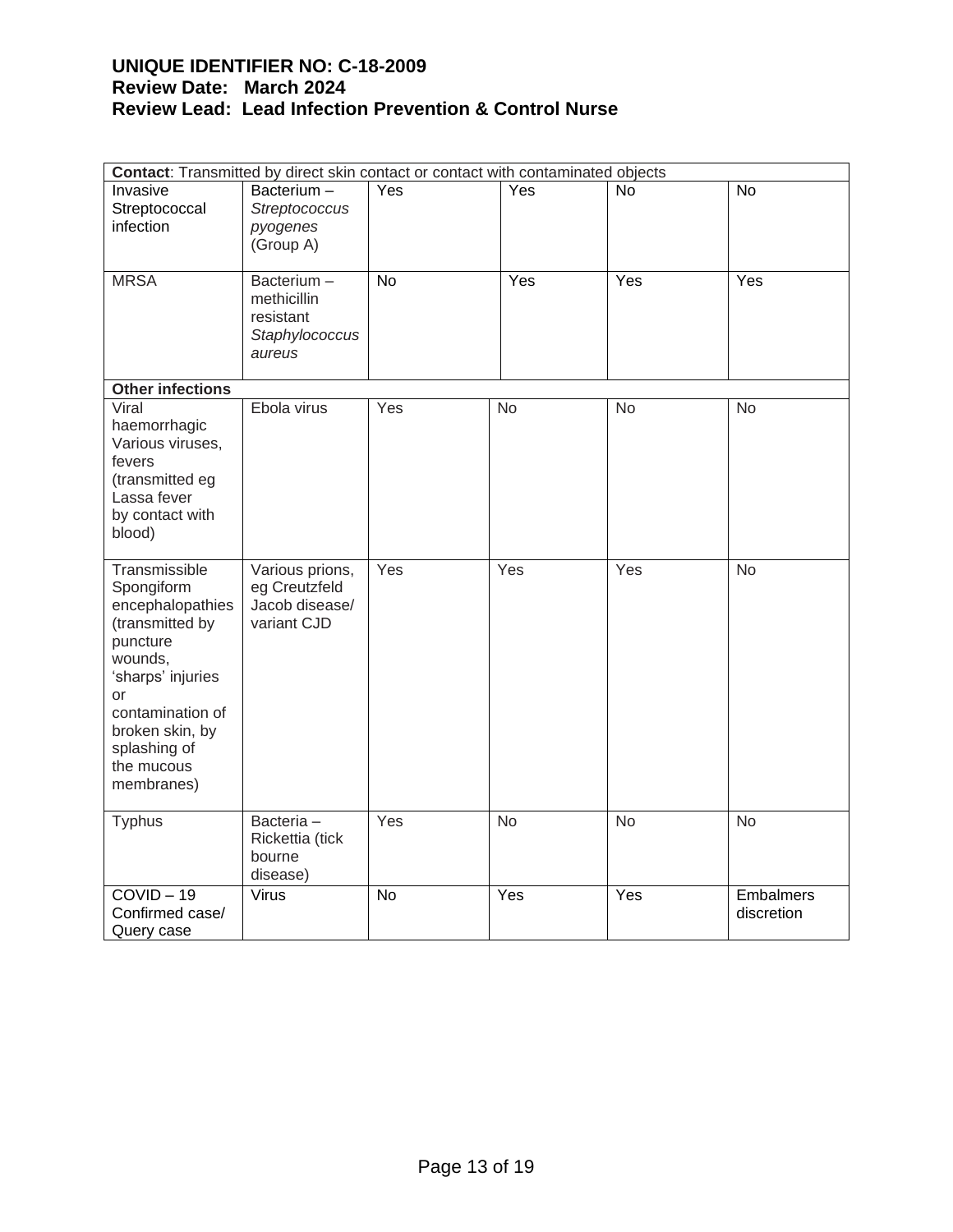# **APPENDIX 3**

**NHS** Calderdale and Huddersfield

| Unique Identifier NO: TW.072.2013v8 |
|-------------------------------------|
| <b>Personal Cares after Death</b>   |
| <b>Check List</b>                   |
| Status: Operational                 |

|                    | (Patient ID Label) |
|--------------------|--------------------|
| Name:              |                    |
| DOB:               |                    |
| <b>MRN Number:</b> |                    |

Ward: \_

Nurse In-charge: \_

TO BE PRINTED DOUBLE-SIDED - Must be fully completed and sent to the mortuary with the deceased patient

| <b>MANUAL HANDLING</b>                                                        | <b>YES</b> | <b>NO</b> | N/A |
|-------------------------------------------------------------------------------|------------|-----------|-----|
| if >159Kgs (25st) or whose weight distribution<br><b>Patients WEIGHT:</b>     |            |           |     |
| exceeds the Safe Working Load and dimensions of a support surface             |            |           |     |
| <b>Bariatric Protocol to be followed:</b>                                     |            |           |     |
| Porters informed to collect the sling from the Mortuary                       |            |           |     |
| <b>PRESENTATION</b>                                                           | <b>YES</b> | <b>NO</b> | N/A |
| Deceased facing upwards and straightened (arms)                               |            |           |     |
| <b>ALL Medication Patches REMOVED</b>                                         |            |           |     |
| Do Not REMOVE the following indwelling equipment                              |            |           |     |
| CVP Lines, PEG's, Catheters, Venflons/Cannulas', other;                       |            |           |     |
| The Mortuary Staff will do this.                                              |            |           |     |
| Stoma/lleostomy - clean bag attached                                          |            |           |     |
| Washed, hair brushed, mouth cleaned, eyes closed                              |            |           |     |
| Mouth closed, dentures cleaned and in-situ                                    |            |           |     |
| Dressed in a shroud or personal clothing - Not Naked                          |            |           |     |
| NB Not to be dressed in Theatre Gowns or Hospital Night Wear unless           |            |           |     |
| in extreme circumstances e.g no shrouds are available                         |            |           |     |
| Jewellery on the deceased patient $-$ If yes LIST the items                   |            |           |     |
| ID Bracelets attached to wrist and ankle – opposite sides                     |            |           |     |
| Written clearly – Name, MRN Number, Age, Date and Time of Death,              |            |           |     |
| Ward, Consultant                                                              |            |           |     |
| Death Notice clearly written and fully completed fixed to the front of the    |            |           |     |
| shroud (or item of worn garment)                                              |            |           |     |
| Sheet used (only)                                                             |            |           |     |
| <b>INFECTION RISK PRECAUTIONS - See Care of Deceased Policy (Section P)</b>   | <b>YES</b> | <b>NO</b> | N/A |
| Cadaver bag used for any bodily fluid leakage or known infectious risk (do    |            |           |     |
| not use a mortuary sheet as well)                                             |            |           |     |
| Deceased patient dressed - see above                                          |            |           |     |
|                                                                               |            |           |     |
| Death Notice placed in clear pocket on the front of the Cadaver Bag           |            |           |     |
| Entry sites covered with a water repellent dressing ie: Tegaderm              |            |           |     |
|                                                                               |            |           |     |
| Any wounds dressed and sealed with a water repellent dressing                 |            |           |     |
| Reason for infection risk - Bodily fluids Leaking (if yes - state where from) |            |           |     |
| Reason for infection risk - Known Infection (if yes - identify infection)     |            |           |     |
| <b>INTERNAL EQUIPMENT</b>                                                     | <b>YES</b> | <b>NO</b> | N/A |
| Pacemaker insitu - DEACTIVATED                                                |            |           |     |
| Internal Defibrillator (ICD) insitu - DEACTIVATED                             |            |           |     |
| Cardio-re-synchronising therapy (CRT) insitu - DEACTIVATED                    |            |           |     |
| <b>STAFF Signature/s and date</b>                                             |            |           |     |
|                                                                               |            |           |     |

Please check the reverse of the checklist and complete as necessary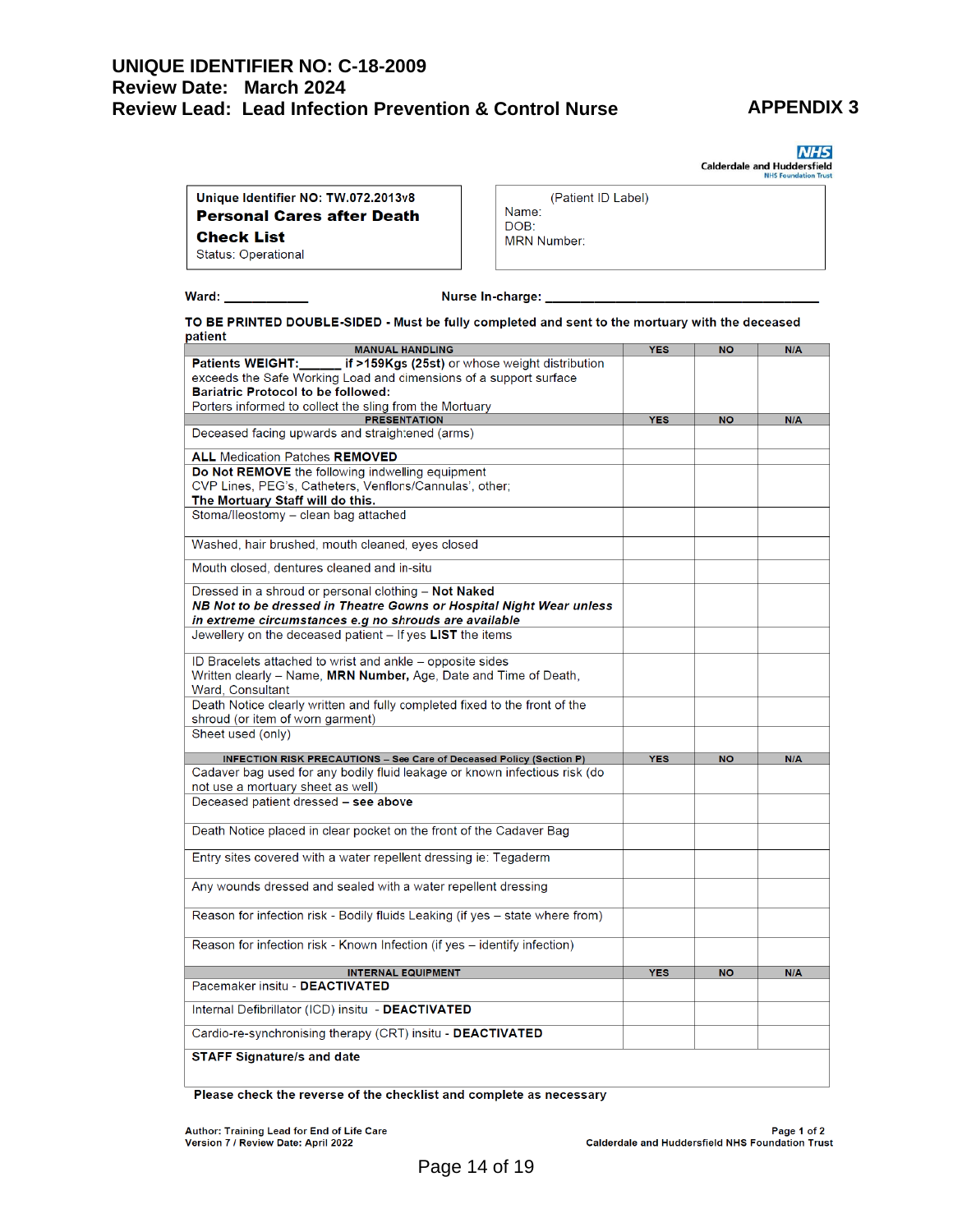**NHS** Calderdale and Huddersfield

| Unique Identifier NO: TW.072.2013v8                                  |
|----------------------------------------------------------------------|
| <b>Improving Care after Death Form</b><br><b>Status: Operational</b> |
|                                                                      |

(Patient ID Label) Name: DOB: **MRN Number:** 

Please complete the section below if the deceased patient was on the ward over 4 hours.

| <b>Time of Death</b><br>(Documented on the Death Notice) | Time left the ward            |  |
|----------------------------------------------------------|-------------------------------|--|
| <b>Reason for Delay</b>                                  |                               |  |
| <b>Awaiting Dr/Senior Nurse to confirm</b><br>the Death  | Family viewing on the<br>ward |  |
| Any other reason for delay -                             |                               |  |

#### To be completed by the Mortuary Staff ONLY

|                                                                                        | <b>YES</b> | <b>NO</b> | <b>COMMENTS</b>                   |
|----------------------------------------------------------------------------------------|------------|-----------|-----------------------------------|
| Checklist checked                                                                      |            |           |                                   |
| Informed patient is Bariatric (overleaf)                                               |            |           |                                   |
| Jewellery checked                                                                      |            |           |                                   |
| Removed all indwelling equipment<br>unless specified not to (Coroners<br>case)         |            |           |                                   |
| <b>Deceased Patient released</b><br><b>Saturday/Sunday or Bank Holidays</b>            |            |           |                                   |
| Indwelling equipment removed - if not,<br>agreed to be removed by Funeral<br>directors |            |           | <b>Funeral Director Signature</b> |
| Signature required                                                                     |            |           |                                   |
| <b>Mortuary Staff Name</b>                                                             |            |           |                                   |
| Date                                                                                   |            |           |                                   |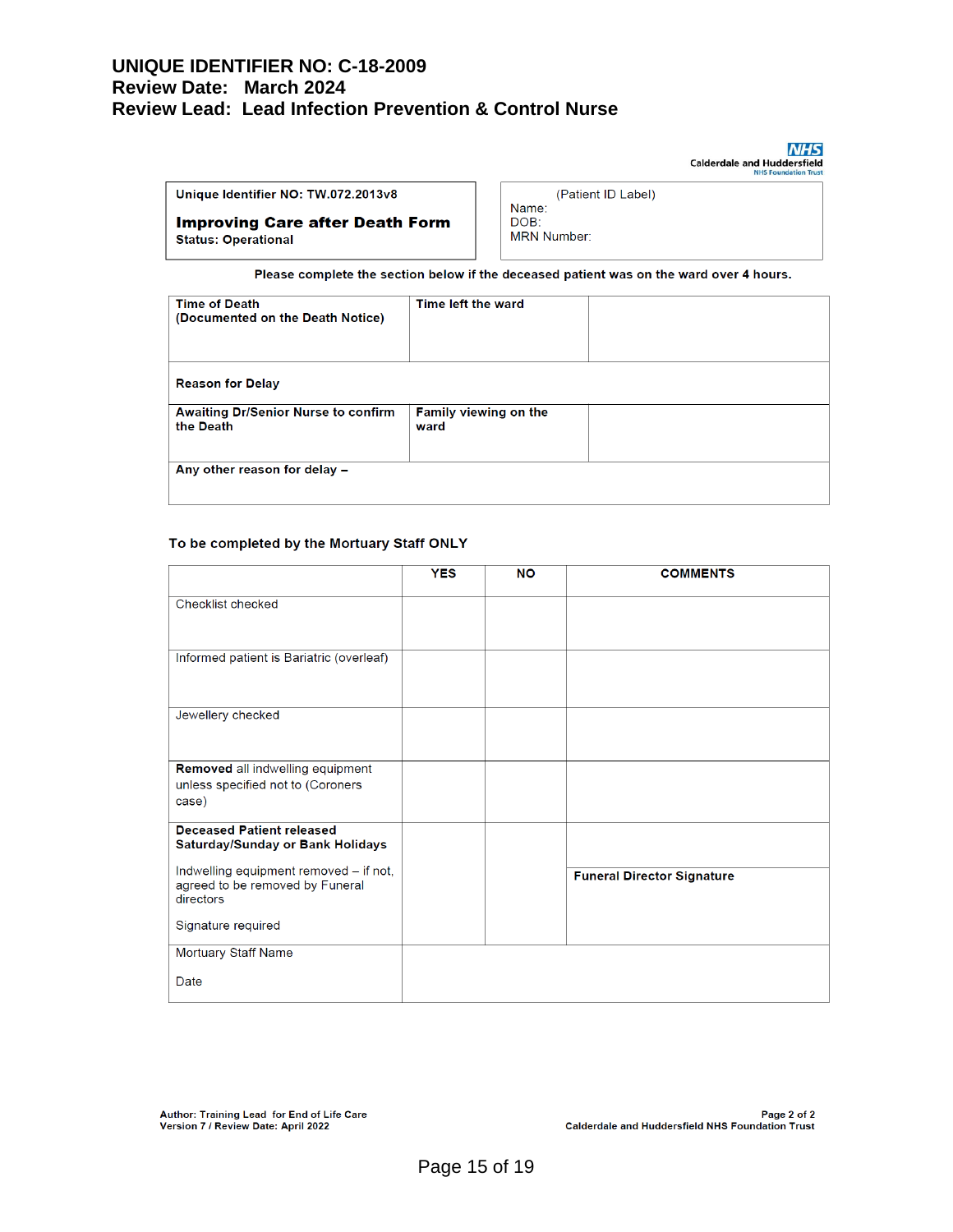

| <b>DEATH NOTICE</b> |  |
|---------------------|--|
|---------------------|--|

**No** ………………

| <b>Block letters</b>                                 |                 |         |              |  |
|------------------------------------------------------|-----------------|---------|--------------|--|
|                                                      |                 |         |              |  |
|                                                      |                 |         |              |  |
|                                                      |                 |         |              |  |
|                                                      |                 |         |              |  |
|                                                      |                 |         |              |  |
|                                                      |                 |         |              |  |
|                                                      |                 |         |              |  |
| Personalisation (please tick as required)            |                 |         |              |  |
|                                                      | Left on patient | Removed | No valuables |  |
| <b>Wedding Ring</b>                                  |                 |         |              |  |
| <b>Other Ring</b>                                    |                 |         |              |  |
| Other items                                          |                 |         |              |  |
|                                                      |                 |         |              |  |
|                                                      |                 |         |              |  |
| This Notice to be retained in this book on the Ward. |                 |         |              |  |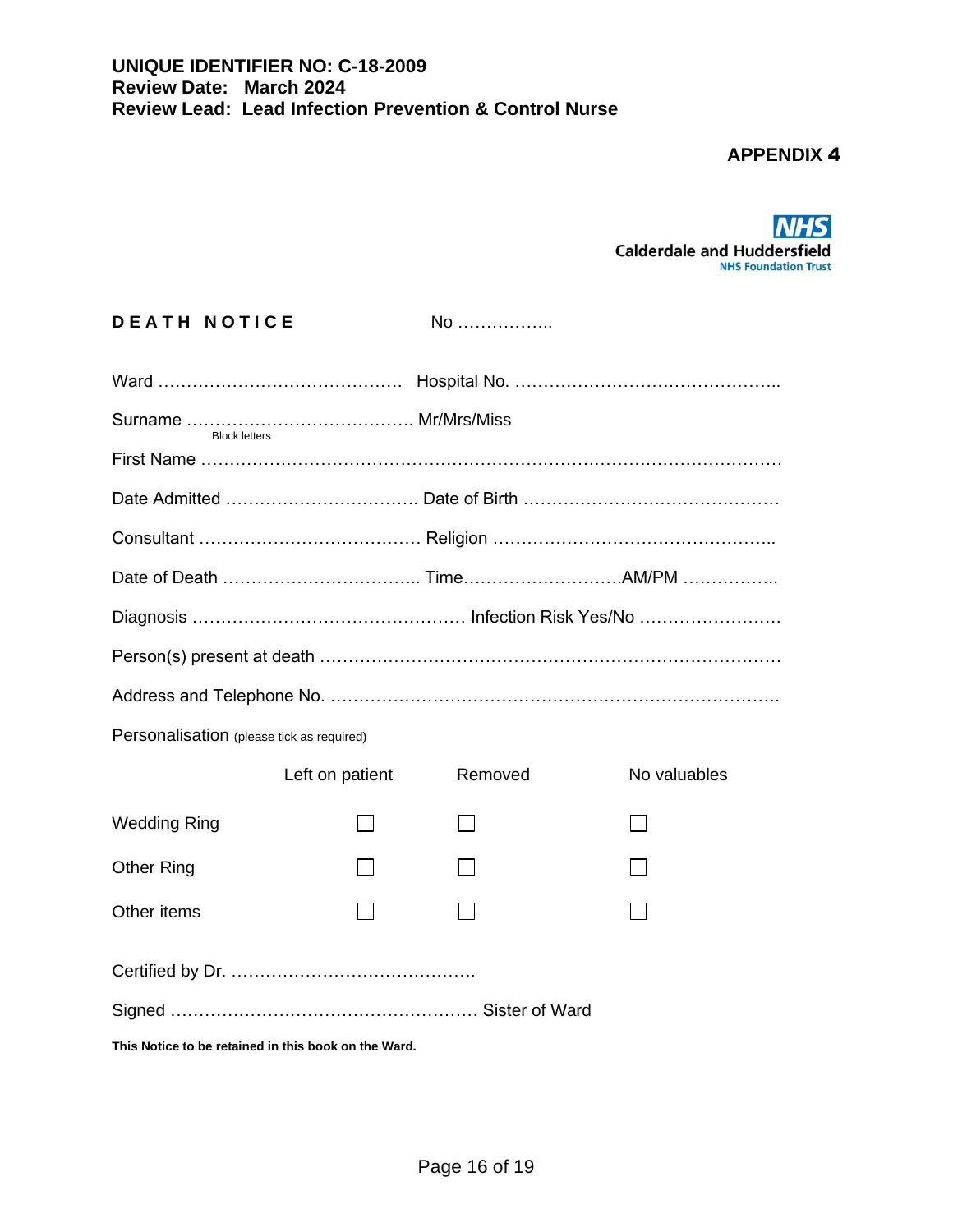# **APPENDIX 5**

| Guidance form for funeral workers, cemetery and crematorium staff                                                                                                                                                                                                                                                                                                                                                                                                                                                                                                                                                                                                  |                                                                                                                |                                |  |  |
|--------------------------------------------------------------------------------------------------------------------------------------------------------------------------------------------------------------------------------------------------------------------------------------------------------------------------------------------------------------------------------------------------------------------------------------------------------------------------------------------------------------------------------------------------------------------------------------------------------------------------------------------------------------------|----------------------------------------------------------------------------------------------------------------|--------------------------------|--|--|
| on handling the deceased                                                                                                                                                                                                                                                                                                                                                                                                                                                                                                                                                                                                                                           |                                                                                                                |                                |  |  |
| This form should accompany the patient when enclosed in a cadaver bag.<br><b>Part 1 - Personal Details</b>                                                                                                                                                                                                                                                                                                                                                                                                                                                                                                                                                         |                                                                                                                |                                |  |  |
| <b>Address</b>                                                                                                                                                                                                                                                                                                                                                                                                                                                                                                                                                                                                                                                     |                                                                                                                |                                |  |  |
|                                                                                                                                                                                                                                                                                                                                                                                                                                                                                                                                                                                                                                                                    |                                                                                                                |                                |  |  |
|                                                                                                                                                                                                                                                                                                                                                                                                                                                                                                                                                                                                                                                                    |                                                                                                                |                                |  |  |
| <b>GP</b>                                                                                                                                                                                                                                                                                                                                                                                                                                                                                                                                                                                                                                                          |                                                                                                                |                                |  |  |
| Part 2 – Cadaver Bag to be used because of:<br>1. A known or suspected infection risk as follows:<br>Please circle                                                                                                                                                                                                                                                                                                                                                                                                                                                                                                                                                 |                                                                                                                |                                |  |  |
|                                                                                                                                                                                                                                                                                                                                                                                                                                                                                                                                                                                                                                                                    | Blood borne virus infection risk                                                                               | <b>YES/NO</b>                  |  |  |
|                                                                                                                                                                                                                                                                                                                                                                                                                                                                                                                                                                                                                                                                    | Gastro intestinal infection risk<br>Neurological infection risk                                                | <b>YES/NO</b><br><b>YES/NO</b> |  |  |
|                                                                                                                                                                                                                                                                                                                                                                                                                                                                                                                                                                                                                                                                    | Respiratory/airborne infection                                                                                 | <b>YES/NO</b>                  |  |  |
| Contact risk                                                                                                                                                                                                                                                                                                                                                                                                                                                                                                                                                                                                                                                       |                                                                                                                | <b>YES/NO</b>                  |  |  |
|                                                                                                                                                                                                                                                                                                                                                                                                                                                                                                                                                                                                                                                                    | 2. Likely leakage of patient fluids during transportation                                                      | <b>YES/NO</b>                  |  |  |
|                                                                                                                                                                                                                                                                                                                                                                                                                                                                                                                                                                                                                                                                    | Poor physical condition of the patient                                                                         | <b>YES/NO</b>                  |  |  |
|                                                                                                                                                                                                                                                                                                                                                                                                                                                                                                                                                                                                                                                                    | <b>Part 3 – Patient Preparation</b><br>1. Patient can be removed from bag and washed                           | <b>YES/NO</b>                  |  |  |
|                                                                                                                                                                                                                                                                                                                                                                                                                                                                                                                                                                                                                                                                    | <b>Part 4 - Final Presentation</b>                                                                             |                                |  |  |
| Or                                                                                                                                                                                                                                                                                                                                                                                                                                                                                                                                                                                                                                                                 | 1. Patient can be viewed with bag opened                                                                       | <b>YES/NO</b>                  |  |  |
| Or                                                                                                                                                                                                                                                                                                                                                                                                                                                                                                                                                                                                                                                                 | 2. Limited viewing of face only with the bag open to allow this                                                | <b>YES/NO</b>                  |  |  |
|                                                                                                                                                                                                                                                                                                                                                                                                                                                                                                                                                                                                                                                                    | 3. Viewing only permitted with the agreement of the local<br><b>Consultant in Communicable Disease Control</b> | <b>YES/NO</b>                  |  |  |
|                                                                                                                                                                                                                                                                                                                                                                                                                                                                                                                                                                                                                                                                    | Part 5 - Safety Instructions.                                                                                  |                                |  |  |
| • There should be, no smoking, eating or drinking in workrooms.<br>• Protective clothing should be worn (water repellent, single use, apron and gloves).<br>• Remove and dispose of apron and gloves between every procedure.<br>• Employ a good hand wash between every procedure.<br>• Keep movement of cadaver, especially the chest area to a minimum.<br>Adherence to Standard Precautions is necessary at all times.<br>For further advice please contact: Consultant in Communicable Disease Control tel:<br>0113 284 0606 and/or the Community Infection Control Nurses on ext. 01484<br>344305/01924 512079 (Huddersfield) and 01422 281861 (Calderdale). |                                                                                                                |                                |  |  |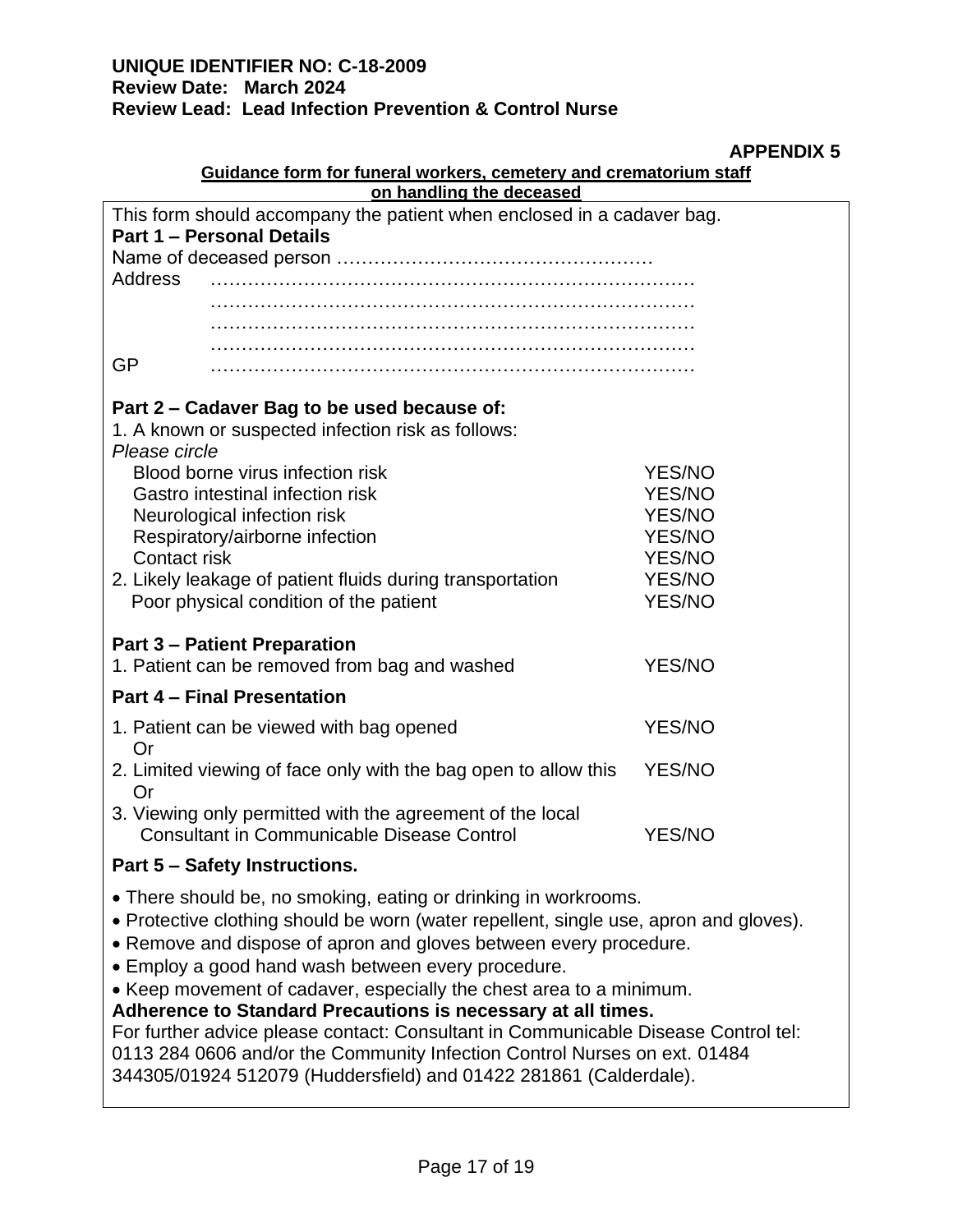**Infection Risk Sticker**

# INFECTION RISK